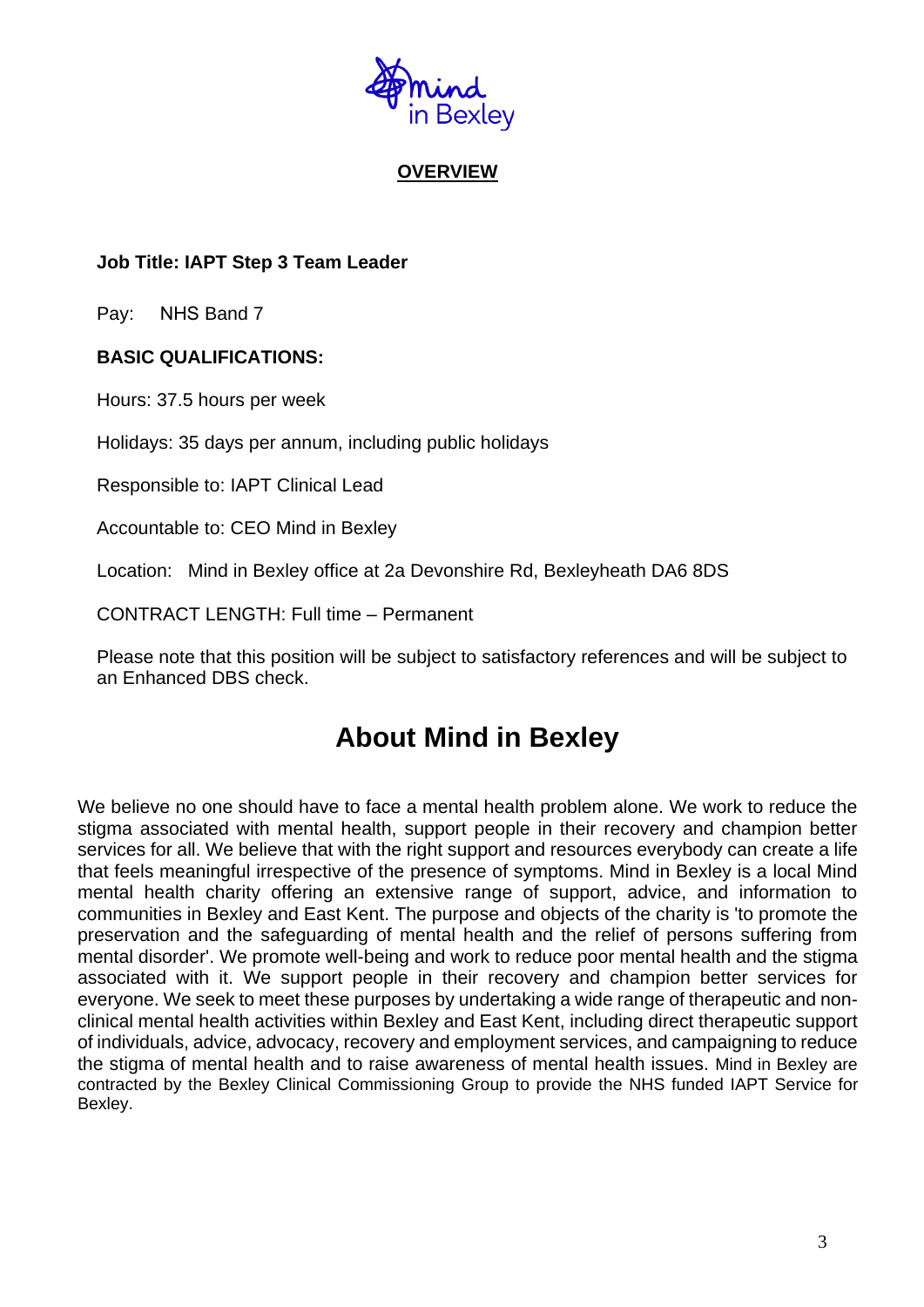

# **Job Description**

# **Job Summary**

To provide specialist psychological therapies as part of the Integrated IAPT Long-term health condition service to primary care clients within Mind in Bexley Psychological Therapies and Wellbeing/IAPT Service working to NICE guidelines for Anxiety, Depression and other mental health problems. Responsible for liaison and collaborative working with physical health teams across Bexley and East Kent.

To be responsible for the provision of highly specialised clinical supervision for Low Intensity trainees and other psychological therapists, including clinical, counselling psychology or CBT therapy trainees.

To be responsible for providing advice and consultation to service users, carers, employment support agencies and other statutory and non-statutory organisations.

To contribute to the development of the service including the routine collection of outcome data using Patient Data Management Systems. It will be a requirement of this role to participate in job planning which forms a key part of the working practices of qualified psychological therapists**.**

To work with the Clinical Lead on management and other operational tasks as required.

# **Key Responsibilities**

# **Clinical:**

1. To provide specialist psychological assessments of clients referred to the our Service based upon the appropriate use, interpretation and integration of complex data from a variety of sources including psychological tests, self-report measures, rating scales, direct and indirect structured observations and semi-structured interviews with clients, family members and physical health teams involved in the client's care.

2. To formulate and implement plans for the formal evidence based psychological treatment and/or management of a client's mental health problems, based upon an appropriate conceptual framework of the client's problems, and employing methods based upon evidence of efficacy, across the full range of care settings.

3. To be responsible for implementing a range of evidence based psychological interventions for individuals and groups, within the service in collaboration with physical health teams and specialists, adjusting and refining psychological formulations drawing upon evidence based explanatory models.

4. To use routine outcome measures including session by session monitoring in line with MIND in Bexley Long-term health conditions IAPT Service.

5. To evaluate and make decisions about treatment options taking into account both theoretical and therapeutic models and highly complex factors concerning historical and developmental processes that have shaped the individual, family or group.

4 6. To exercise autonomous professional responsibility for the assessment, treatment and discharge of clients whose problems are managed by psychologically-based standard care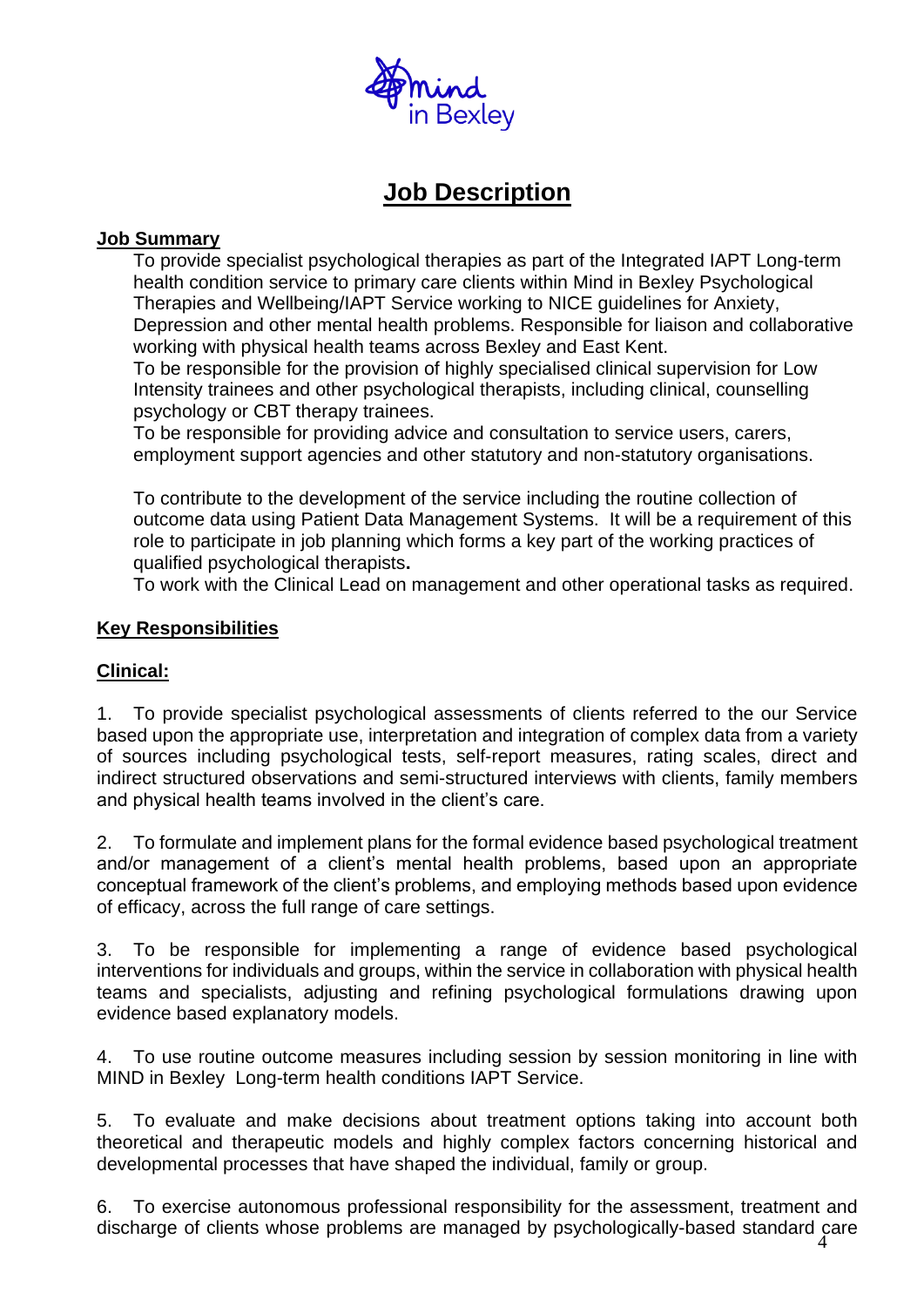

plans.

7. To provide specialist psychological advice, guidance and consultation to other professionals contributing directly to clients' formulation, diagnosis and treatment plan.

8. To contribute directly and indirectly to a psychologically-based framework of understanding and care to the benefit of all clients of the service, across all settings and agencies.

9. To undertake risk assessment and risk management for individual clients and to provide advice to other professions on psychological aspects of risk assessment and risk management.

10. To communicate in a skilled and sensitive manner, information concerning the assessment, formulation and treatment plans of clients under their care and to monitor progress.

## **Teaching, training, and supervision**

1. To receive regular clinical professional supervision from the Integrated IAPT lead therapist.

2. To receive regular line management and case-management supervision, where performance is reviewed in line with the agreed job plan and performance targets for the service.

3. To continue to gain wider post-qualification experience of clinical psychology over and above that provided within the principal service area where the post-holder is employed.

4. To develop skills in the area of professional post-graduate teaching, training and supervision and to provide supervision to other staff's psychological work, as appropriate.

5. To provide supervision for IAPT Low Intensity Psychological Therapists ensuring the trainees acquire the necessary skills, competencies and experience to contribute effectively to health care, and to contribute to the assessment and evaluation of such competencies.

6. To contribute to the pre- and post-qualification teaching of relevant healthcare staff and contribute to internal training, as appropriate.

## **Management, recruitment, policy and service development**

1. To contribute to the development, evaluation and monitoring of the team's operational policies and services, through the deployment of professional skills in research, service evaluation and audit.

2. To advise both service and professional management on those aspects of the service where psychological and/or organisational matters need addressing.

3. To manage the workloads of PWPs, within the framework of the team/service's policies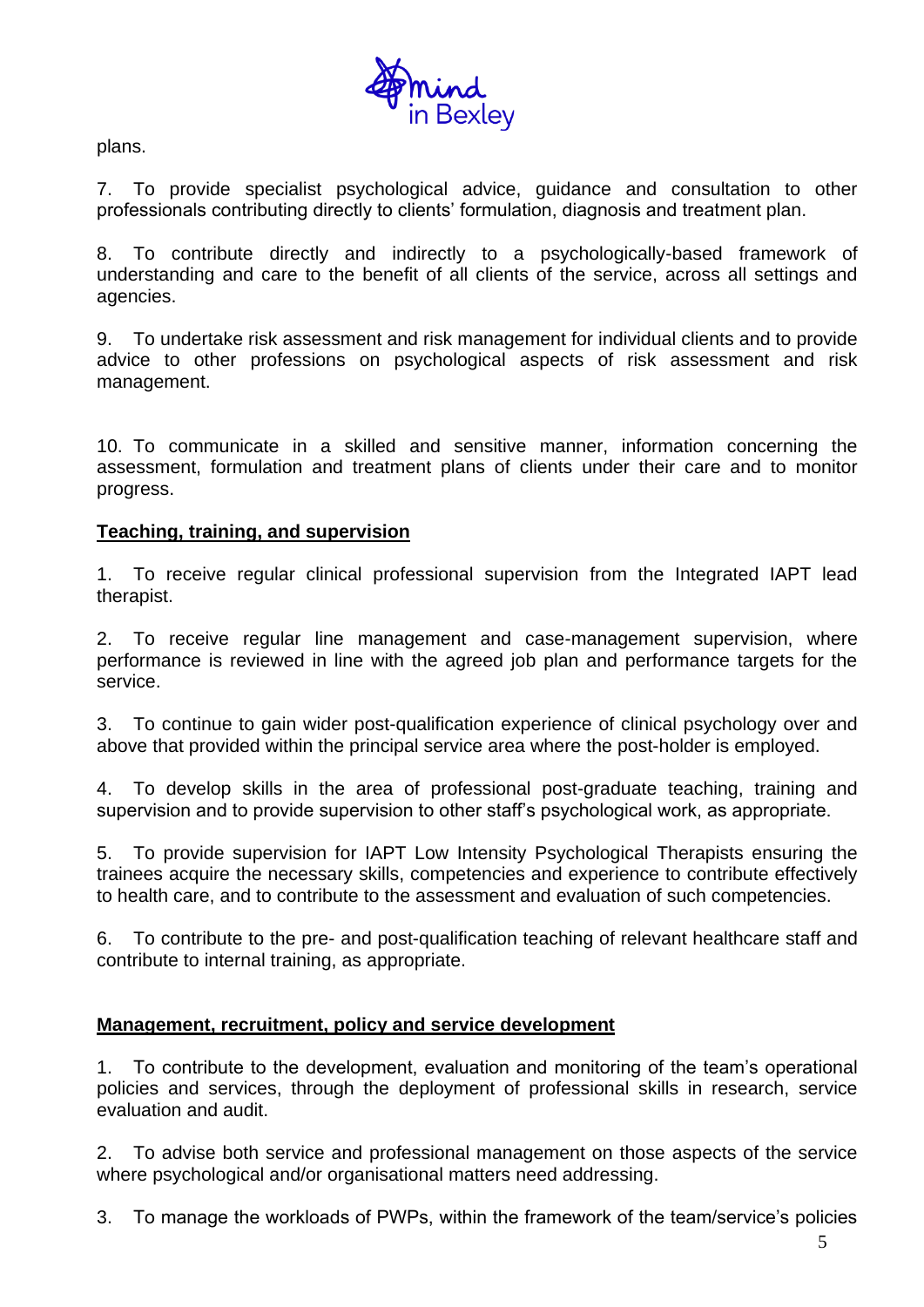

and procedures.

4. To provide specialist knowledge and expertise to contribute to the development of the Integrated Long-term Health Conditions Service.

## **IT responsibilities**.

1. To be proficient in the use of IT for email, intranet and IAPT compliant Patient Data Management Systems. To be familiar with word processing, database and statistical packages, and to use such packages for complex data analysis as necessary. To use appropriate computer software to develop and create clinical or other service-related reports or documents.

## **Research and service evaluation**

1. To utilise theory, evidence-based literature and research to support evidence-based practice in individual work and work with other team members.

2. To undertake research as appropriate within the service, Directorate or multi-centred research across IAPT services and to supervise research and audit projects.

3. To utilise theory, literature and research to support evidence-based practice in individual work and work with other members of the service, Directorate and the Trust.

4. To initiate, implement and contribute to the evaluation, monitoring and development of the service, including complex audit and service evaluation, with colleagues within and across the service, to help develop and improve services to clients and their families.

5. To contribute to the evaluation, monitoring and development of the Integrated Long-term Health Conditions Service

# **General**

1. To contribute to the development and maintenance of the highest professional standards of practice, through active participation in internal and external CPD training and development programmes, in consultation with the potholder's professional and service manager(s).

2. To contribute to the development and articulation of best practice in psychology across the service, by continuing to develop the skills of a reflexive and reflective scientist practitioner, taking part in regular professional supervision and appraisal and maintaining an active engagement with current developments in the field of clinical psychology and related disciplines.

3. To maintain the highest standards of clinical record keeping including electronic data entry and recording, report writing and the responsible exercise of professional selfgovernance in accordance with professional codes of practice of the British Psychological Society, HCPC and Trust policies and procedures.

4. To maintain up to date knowledge of legislation, national and local policies and issues in relation to both the specific client group and mental health.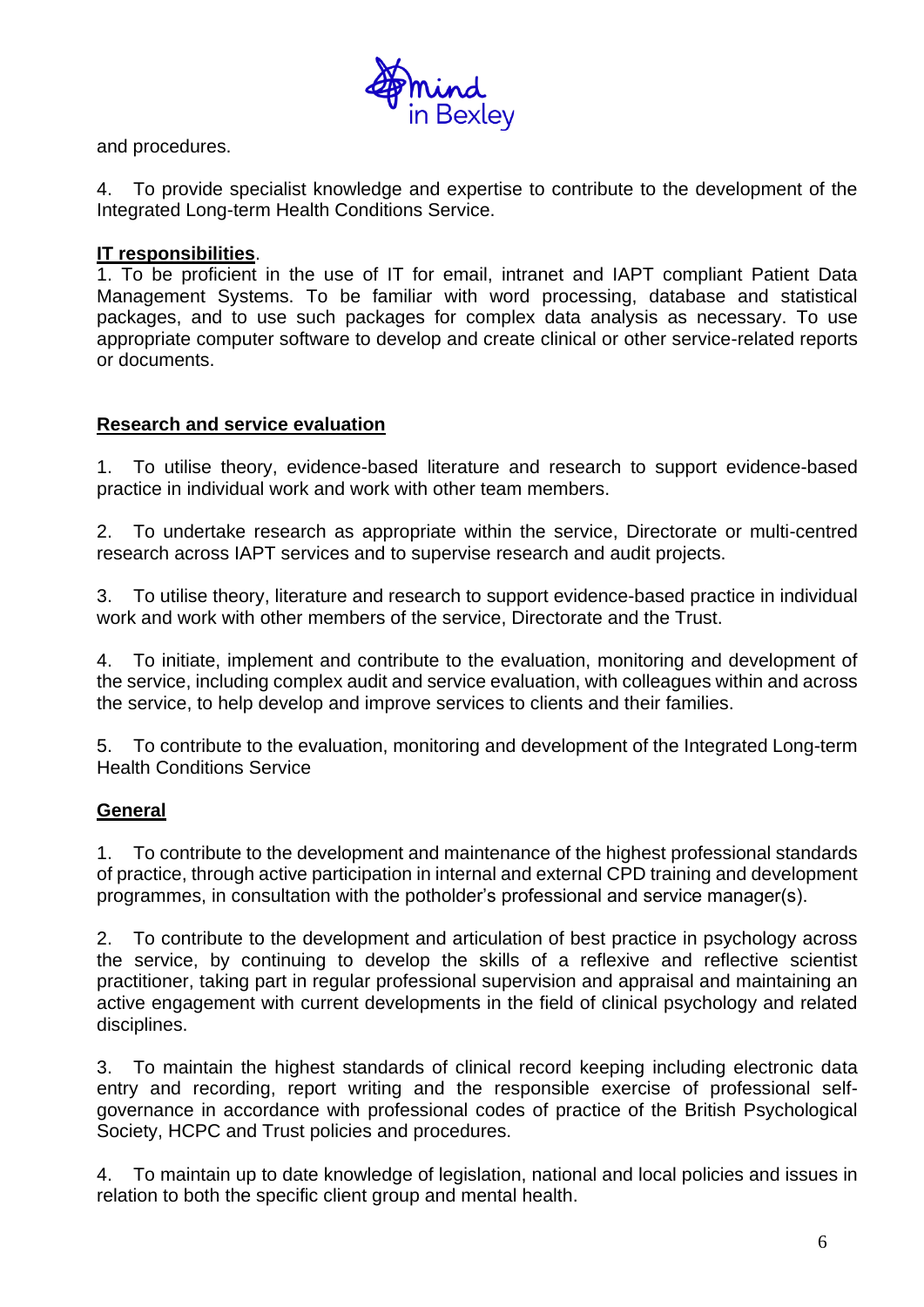

5. To participate in out-of-hours clinical sessions (one evening per week) under Agenda for Change terms and conditions

## **Confidentiality**

The Post holder must maintain the confidentiality of information about patients, staff and other health service business in accordance with MIND in Bexley Policy.

### Risk Management

The Post holder will ensure compliance with our risk management policies and procedures. These describe our commitment to risk management, the recognition that our aim is to protect patients, staff and visitors from harm and stress and that all staff have a responsibility to minimise risk.

## Infection Control

All staff are required to be familiar with our infection control policies, and national guidance in relation to infection control. All staff whose normal duties are directly or indirectly concerned with patient care must ensure that they complete mandatory infection control training and are compliant with all measures known to be effective in reducing Healthcare Associated Infections.

### Equality, Diversity and Human Rights

The Post holder will treat all colleagues, service users, carers and members of the public with respect and dignity regardless of their gender, age, race, religious beliefs, religion, nationality, ethnic origin, social background, sexual orientation, marital status, disability, HIV/Aids status, criminal background and Trade Union status. The charity has a Policy for Equality and it is the responsibility of all staff to ensure that this is implemented.

### Health & Safety

All staff must be aware of the responsibility placed on them by the Health & Safety at Work Act (1974) to ensure that the agreed safety procedures are carried out to maintain a safe condition for employees, patients and visitors.

### Professional and NHS Codes of Conduct

You are required to act at all times in accordance with the relevant professional Codes of Conduct and Accountability (including, where applicable, those for Board Members).

### Safeguarding

It is the responsibility of all staff to safeguard and protect children and adults at risk at all times and staff must report any concerns as per Safeguarding Children and Safeguarding Adults polices, which are available on our intranet. Every member of staff must undertake regular mandatory safeguarding training at a level relevant to the role.

### Financial Management and Control of Resources

All staff are responsible for the security and the property of the charity, avoiding loss or damage and being economical and efficient in the use of resources. Staffs are required to act in accordance with the rules and regulations as described in the our Policy relating to the Financial Manual.

## Customer Care

It is the aim to provide clients with the best possible care. All staff are required to put the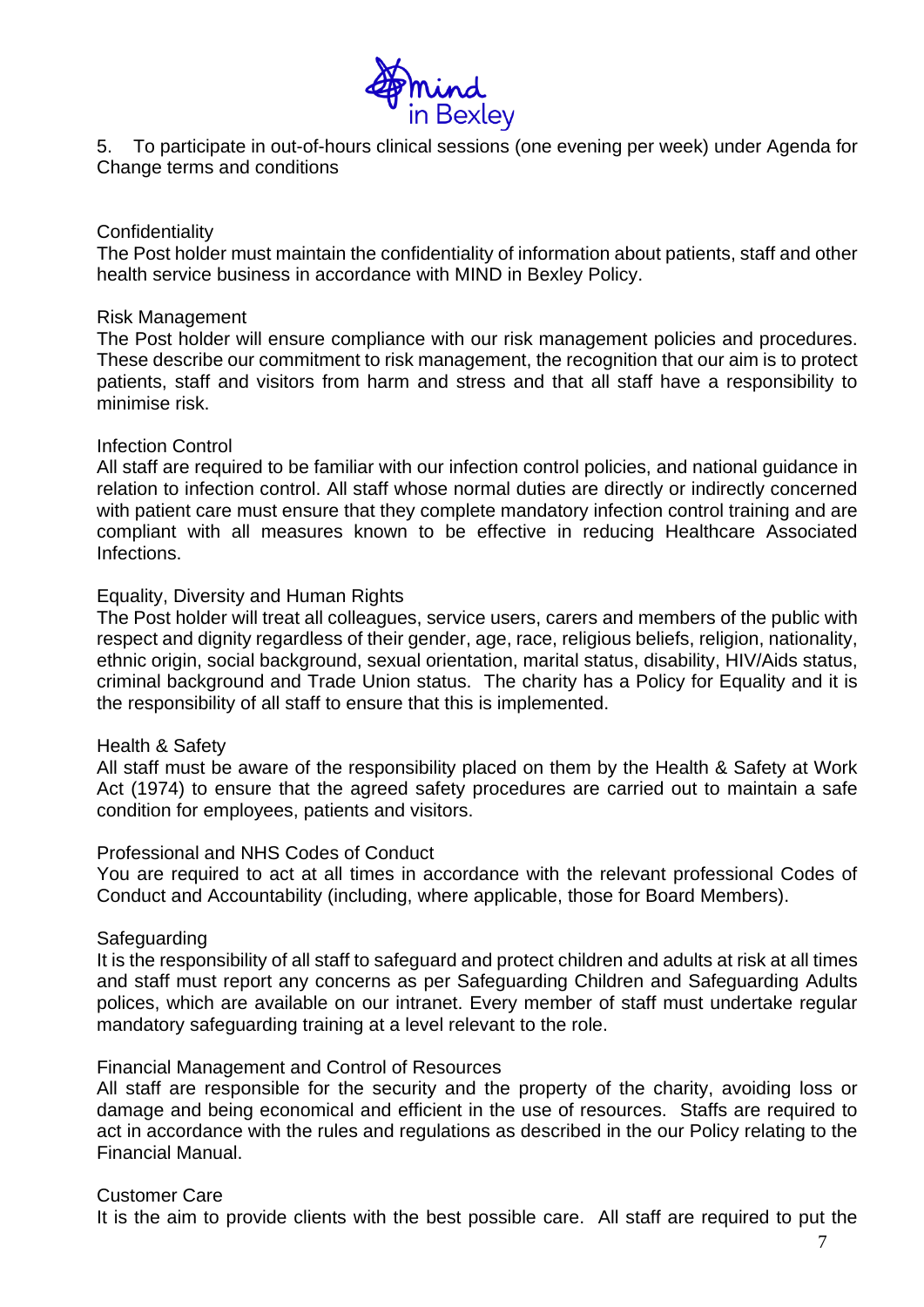

client's first and do their utmost to meet requests and needs courteously and efficiently.

Personal/Professional Development Planning/Mandatory Training

All staff should have a personal development plan and in conjunction with their manager, should actively determine and pursue agreed training and development needs and opportunities. All staff are required to attend mandatory training as designated by the charity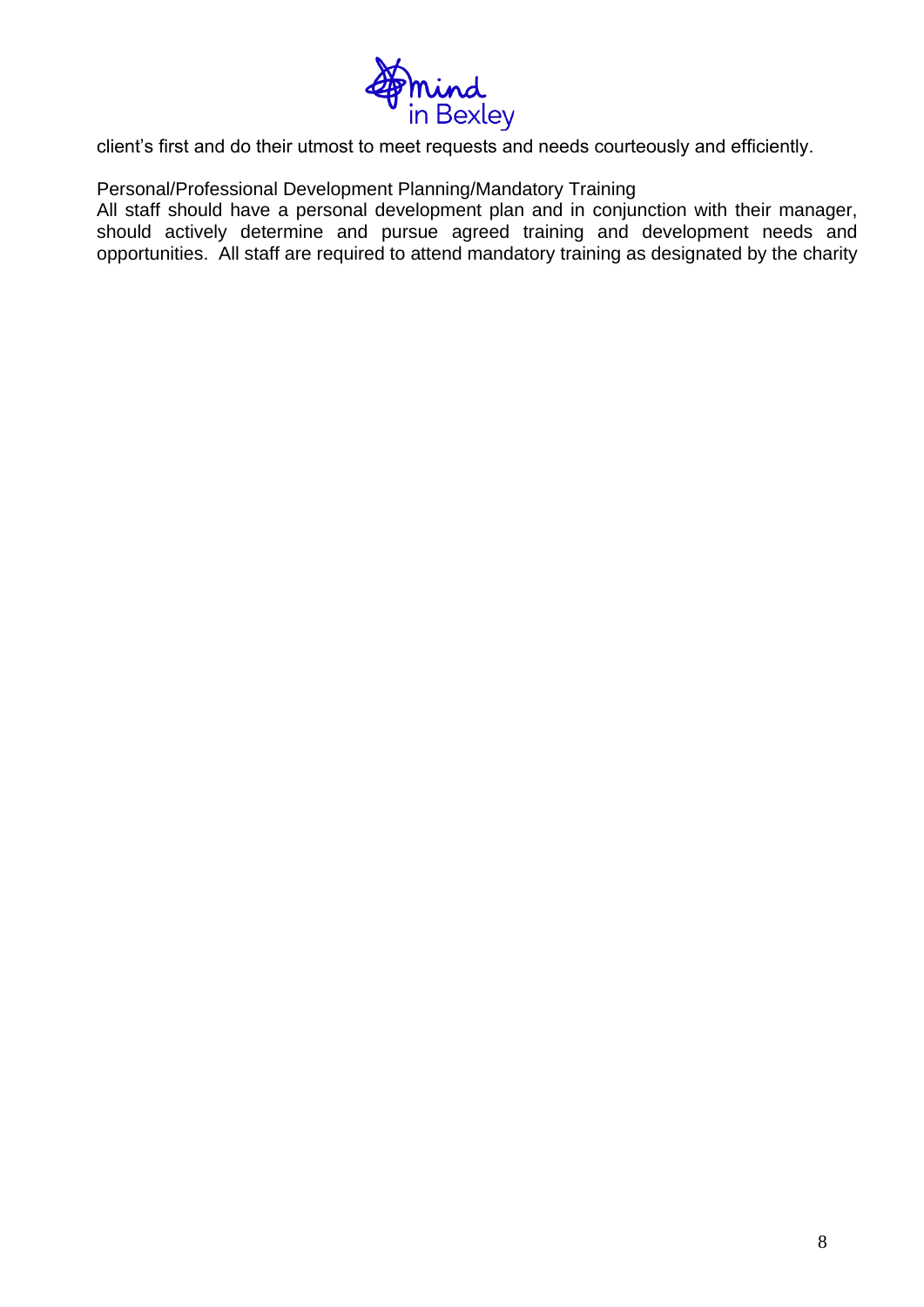

# **PERSON SPECIFICATION**

|                       | <b>ESSENTIAL</b>                                                                                                                                                                                                                                                                                                                                                                                                                                                                                                                                                                                                                                                                                      | <b>DESIRABLE</b>                                                                                                                                                                                                              |
|-----------------------|-------------------------------------------------------------------------------------------------------------------------------------------------------------------------------------------------------------------------------------------------------------------------------------------------------------------------------------------------------------------------------------------------------------------------------------------------------------------------------------------------------------------------------------------------------------------------------------------------------------------------------------------------------------------------------------------------------|-------------------------------------------------------------------------------------------------------------------------------------------------------------------------------------------------------------------------------|
|                       | The qualities without which<br>a post holder could not be<br>appointed                                                                                                                                                                                                                                                                                                                                                                                                                                                                                                                                                                                                                                | Extra qualities which can be<br>used to choose between<br>candidates who meet<br>all the essential criteria                                                                                                                   |
| <b>Qualifications</b> | • To be a qualified (HCPC<br>registered) Clinical or<br><b>Counselling Psychologist.</b><br>$\bullet$ Or<br>• To have undertaken a<br>recognised Qualification in<br>one of the core mental health<br>professions e.g. psychiatric<br>nursing, occupational<br>therapy, social work,<br>medicine AND to have<br>continued your studies<br>gaining a recognised post-<br>graduate qualification in<br><b>Cognitive Behaviour Therapy</b><br>(and be eligible for<br>application for accreditation<br>as a CB Psychotherapist with<br>BABCP). Qualification as a<br><b>Cognitive Behavioural</b><br>Psychotherapist may have<br>been achieved via the<br>Knowledge, Skills and<br>Attitude route (KSA). | • Accreditation as a Cognitive<br>Behavioural Psychotherapist with<br>the BABCP, or willingness to<br>work towards this.<br>• Post-qualification training in<br>specialised CBT provision with<br>long-term health conditions |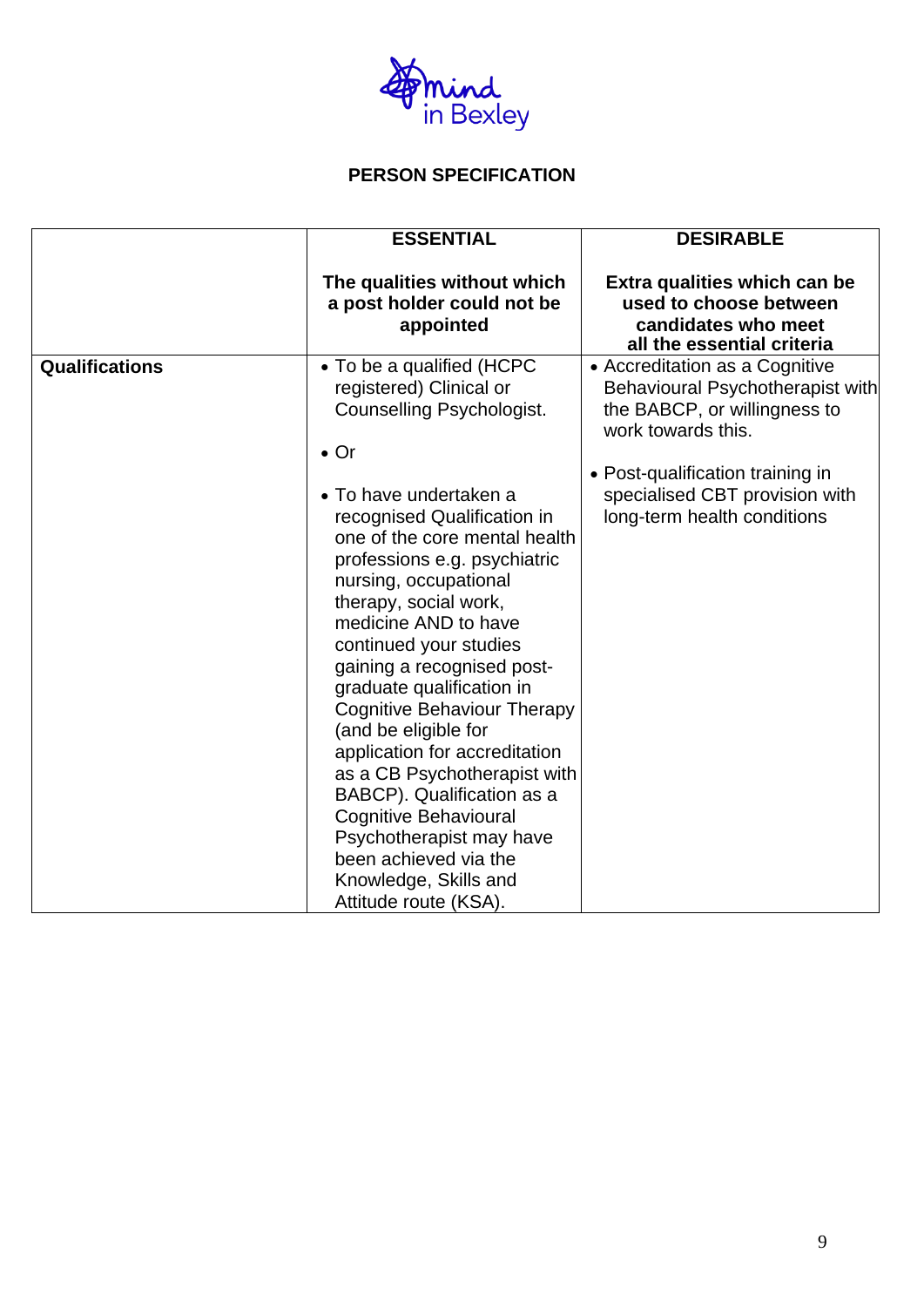

| <b>Experience</b>           | • Experience of specialist<br>psychological assessment<br>and treatment using CBT<br>approaches of clients across<br>a range of care settings,<br>including outpatient,<br>community, primary care.<br>• Experience of working with<br>a wide variety of client<br>groups, across the whole life<br>course presenting problems<br>that reflect the full range of<br>clinical severity including<br>maintaining a high degree of<br>professionalism in the face<br>of highly emotive and<br>distressing problems, verbal<br>abuse and the threat of<br>physical abuse.<br>• Completion of two years of<br>supervised clinical<br>experience with the client<br>group of the post or a<br>related client group (adult<br>mental health). | • Experience of the application<br>of psychological therapy in<br>different cultural contexts.<br>• Experience of the application<br>of psychological therapy with<br>clients experiencing<br>psychological distress in<br>relation to long-term health<br>conditions.<br>• Experience of supervising the<br>clinical work of other<br>psychological therapists |
|-----------------------------|----------------------------------------------------------------------------------------------------------------------------------------------------------------------------------------------------------------------------------------------------------------------------------------------------------------------------------------------------------------------------------------------------------------------------------------------------------------------------------------------------------------------------------------------------------------------------------------------------------------------------------------------------------------------------------------------------------------------------------------|-----------------------------------------------------------------------------------------------------------------------------------------------------------------------------------------------------------------------------------------------------------------------------------------------------------------------------------------------------------------|
| <b>Knowledge and Skills</b> | Full range of skills and<br>competencies as laid out in the<br>competence framework for CBT<br>(Roth and Pilling 2007)<br>Skills in the use of complex<br>methods of psychological<br>assessment, intervention and<br>management frequently requiring psychological therapies.<br>sustained and intense<br>concentration.<br>Well-developed skills in the<br>ability to communicate<br>effectively, orally and in writing,<br>complex, highly technical and/or<br>clinically sensitive information to<br>clients, their families, carers and<br>other professional colleagues<br>both within and outside the NHS.<br>Skills in providing consultation to                                                                               | Knowledge of the theory and<br>practice of specialised<br>psychological therapies in primary<br>care.<br>High level knowledge of the theory<br>and practice of at least two<br>specialised evidenced based<br>Knowledge of legislation in relation<br>to the client group and mental<br>health                                                                  |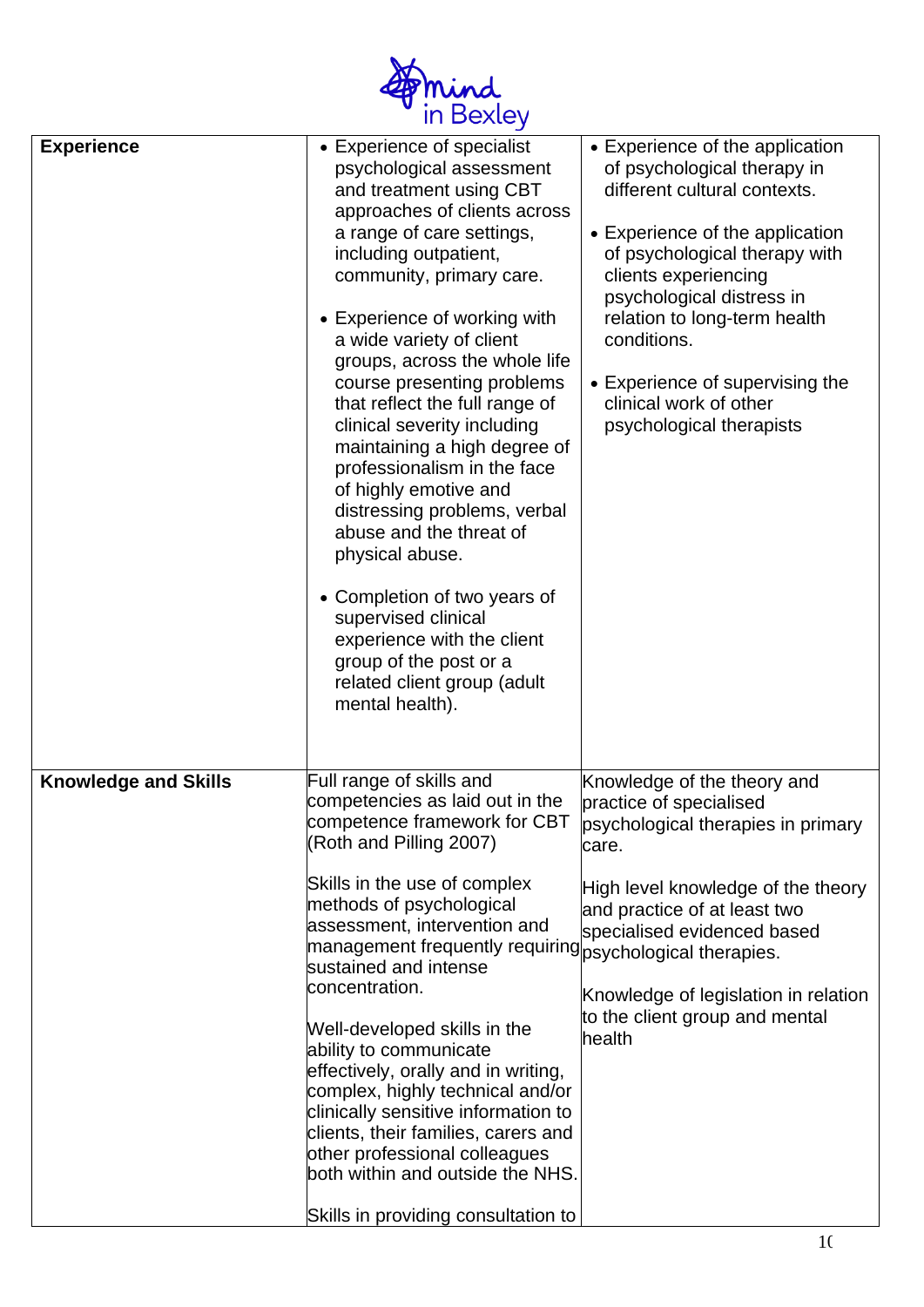

| other professional and non-<br>professional groups.                                                                                                  |  |
|------------------------------------------------------------------------------------------------------------------------------------------------------|--|
| High level knowledge of<br>research methodology, research<br>design and complex, multivariate<br>data analysis as practiced within<br>mental health. |  |